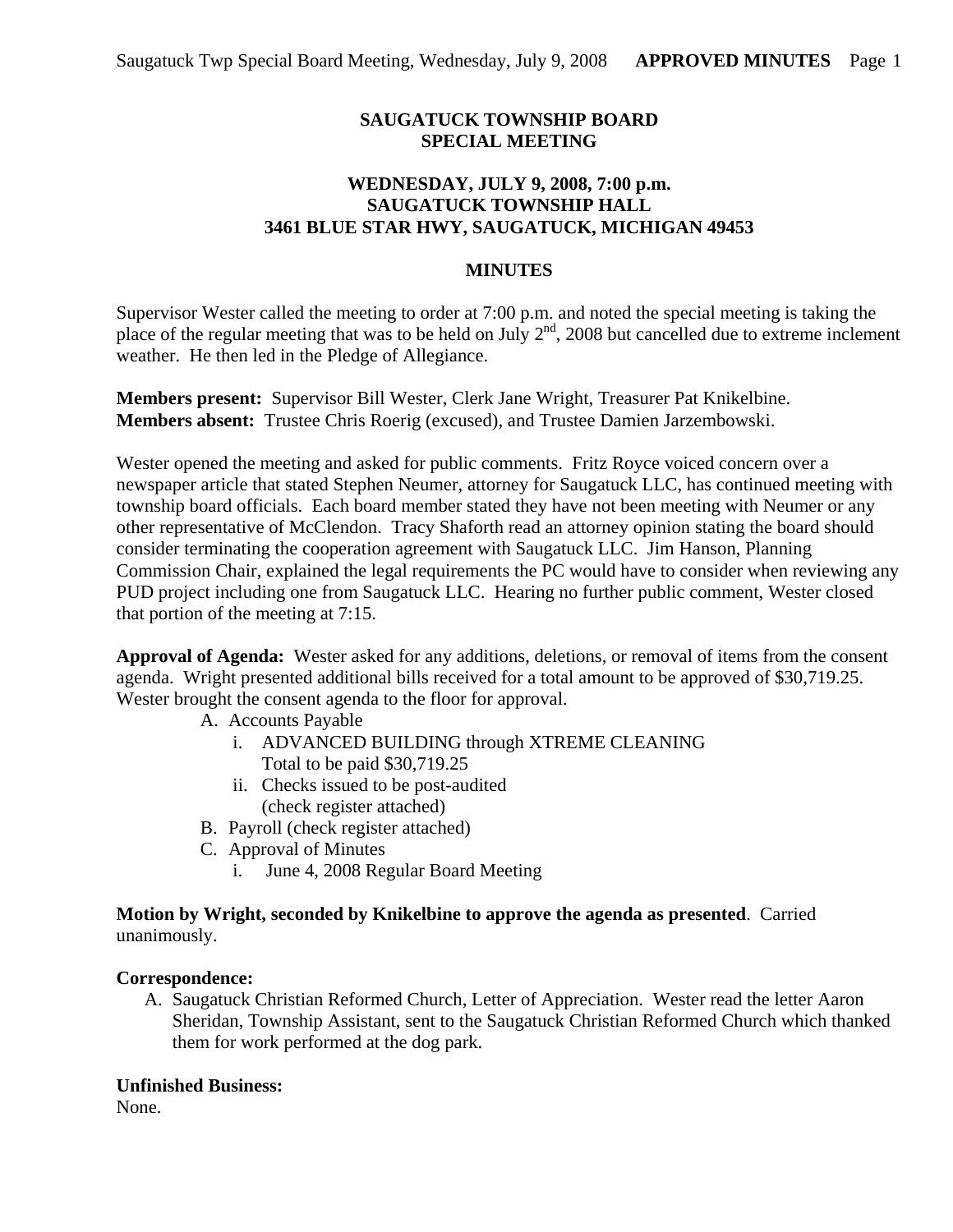# **New Business:**

- A. Wester presented the bid tabulation that was opened and read on June  $18<sup>th</sup>$ . Wright verified the two authorized road projects are the final course of asphalt for Bradley Rd. and the rebuilding of .25 miles of Riverside Rd. **Motion by Wright, seconded by Wester to approve the low bid from Aggregate Industries for \$71,649.00**. Carried unanimously.
- B. ZBA and Planning Commission Appointments. Wester explained his term on the ZBA expired on 6/30/08 and recommended to the Board to appoint Shawn Powers, currently sitting as an alternate, to the vacated position. Wester added he would then recommend appointing himself to the unexpired alternate term left vacant if the board approves Powers' appointment. **Motion by Wester, seconded by Knikelbine to appoint Shawn Powers to the ZBA for a three year term expiring on 6/30/11 and to appoint Wester to the ZBA as an alternate member assuming the vacated position with term expiring on 6/30/09.** Carried unanimously. Wester then presented a memo from PC Chair Jim Hanson recommending a reappointment of both Steve Darpel and Joe Milauckas for an additional three year term expiring on 6/30/11. **Motion by Wright, seconded by Knikelbine to appoint Steve Darpel and Joe Milaukas for an additional three year term on the Planning Commission.** Wester stated due to the important decisions coming before the commission it is imperative that experience individuals are in place. Motion carried unanimously.
- C. Jim Hanson, Completion of Citizen Planner Program. Wester asked Hanson to explain the planner program. Hanson stated it is an on-line continuing educational class with 7 modules to complete which he did back in May after many hours of work. He recommended the class as extremely helpful in planning and zoning matters. Wright congratulated Hanson on the accomplishment stating the classes are a challenge, but so important for the position as PC Chair. She added support for other commissioners to take the classes as well. Board agreed.

### **Committee Reports:**

- A. Planning Commission. No report.
- B. Road Commission. No report.
- C. Interurban. Knikelbine reported ridership was down 12.3%. She added the Board approved the Director to attend the annual trade show in August, and that the City of Saugatuck has come to an agreement to run the parking shuttle with reduced hours.
- D. Fire Authority. No report.
- E. Supervisors Report. Wester stated Stephen Neumer, attorney for Aubrey McClendon, asked to meet with Trustee Chris Roerig and himself, but they declined deciding instead to view the development plans at the same time as every one else.
- F. County Commissioner Report. No report.

Public comment was offered. Gerrit Sturrus asked about the upcoming meeting on Friday regarding the Old Allegan Road street name and house number problem. Wester stated he will be attending along with representatives from the fire department, 911 dispatch, and County Health Department to discuss options for clarifying addresses. Fritz Royce asked what role the township will be playing in regard to the new washout on Lake Shore Drive. Wester stated there is a need to address emergency access and we are looking at different solutions. Jim Hanson stated the Planning Commission has issued an Intent to Plan letter suggesting the creation of a central lakeshore subarea plan with the main point suggesting the reestablishment of direct contact between the SW portion of the Township with the Saugatuck/Douglas area. Open discussion took place and it was agreed that the resident's sentiment would play a vital role in any option. Dayle Harrison requested the Board find out how a house was allowed to be built on Dug Out Road, and any abandonment requests for the road. Harrison then stated